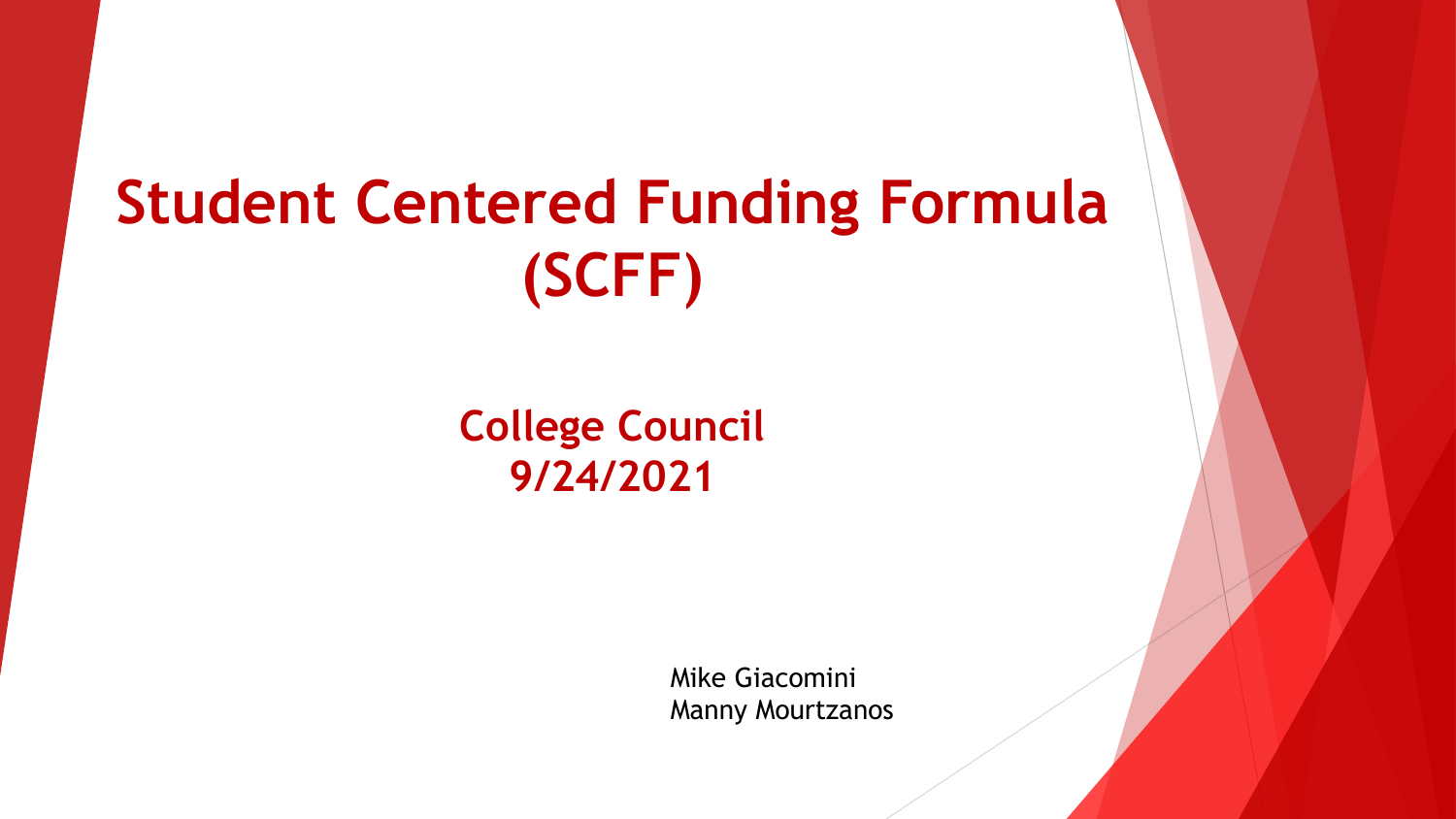#### Purpose of the Student Centered Funding Formula (SCFF)

Prior to the SCFF, apportionment funding for the CCC System was based entirely on Full-Time Equivalent Student (FTES) Enrollment in each district, in addition to a Basic Allocation that considered the number of colleges and educational centers in the district.

As such, district funding levels were only targeting access, without regard for measures of equity or student success. This singularly-focused, basic formula was not sufficient to guide the CCC System toward achieving its long-term goals.

The new SCFF instead has a three-pronged focus, which still supports access through enrollment-based funding, but also bolsters equity and student success through allocations that target low-income students and successful student outcomes.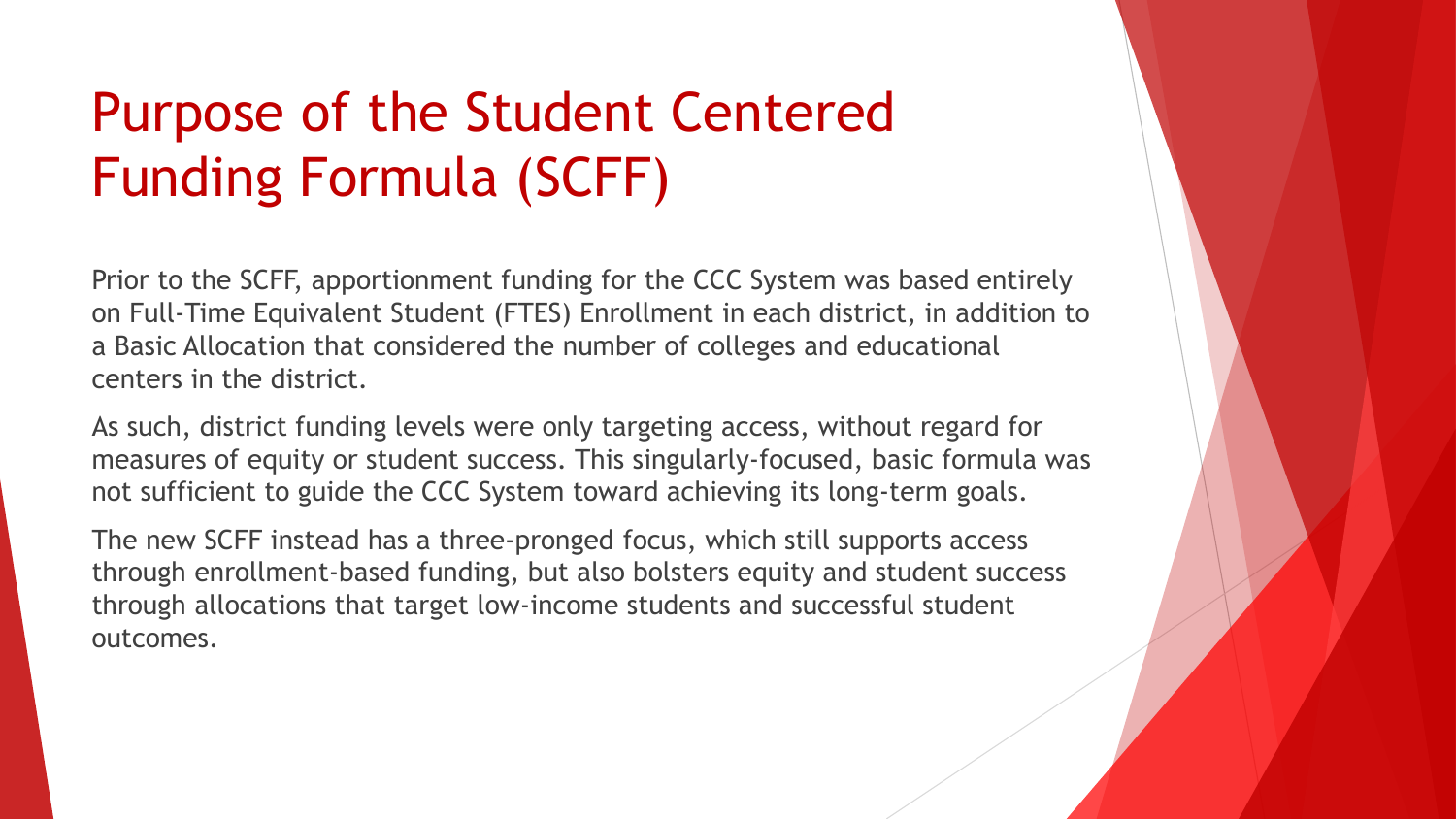#### **Student Centered Funding Formula**

The new formula consists of **three** allocations:

**Part 1 Base** – Enrollments (FTES) and Basic Allocation. 70% Systemwide

*Part 2 Supplemental —* Counts of low-income students. 20% Systemwide

*Part 3 Student Success – Counts of success outcomes, with* "premiums" for outcomes of low-income students. 10% Systemwide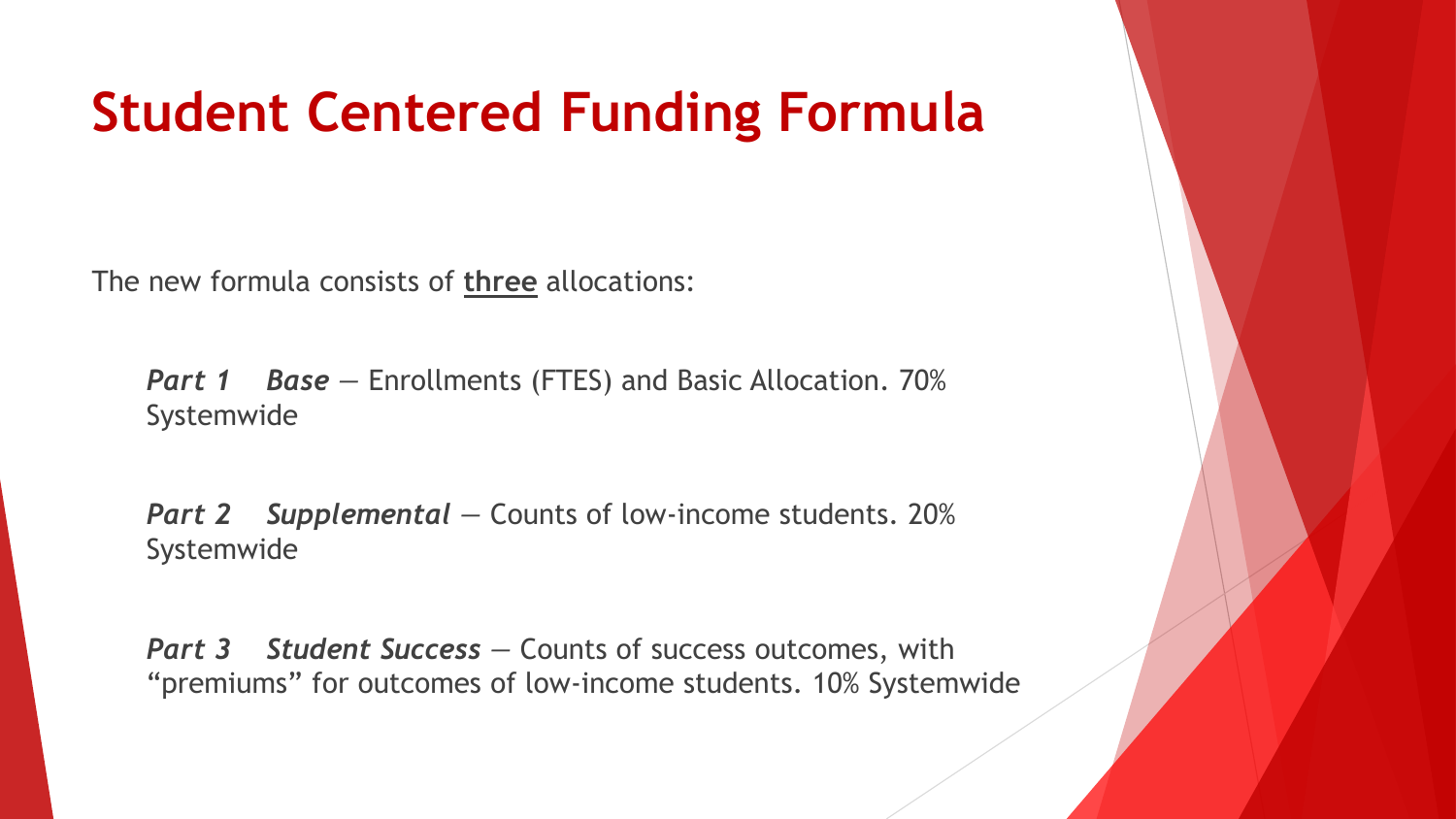#### **Part 1 - Base Allocation (~70%)**

| <b>Basic Allocation</b>                             | Varies by College and District*         |  |  |
|-----------------------------------------------------|-----------------------------------------|--|--|
| Credit                                              | + \$4,009 per FTES of 3 Year Average**  |  |  |
| Non-Credit                                          | + \$3,381 per Non-Credit FTES           |  |  |
| <b>Career Development &amp; College Preparation</b> | + \$5,622 per CDCP FTES                 |  |  |
| Special Admit - Credit                              | + \$5,622 per Special Admit Credit FTES |  |  |
| <b>Incarcerated - Credit</b>                        | + \$5,622 per Incarcerated Credit FTES  |  |  |

\* Basic Allocation for BC is \$4.7M as a college of between 10,000 – 20,000 FTES in a Multi-College District, plus two (2) State Approved Centers at \$1.35M each for a total of \$7.42M.

\*\* 3 Year Average is Credit FTES (less Incarcerated and Special Admit) of the current year projection + prior year actuals + prior-prior year actuals divided by 3.

Source: 2020-21 Second Principal Apportionment – Exhibit C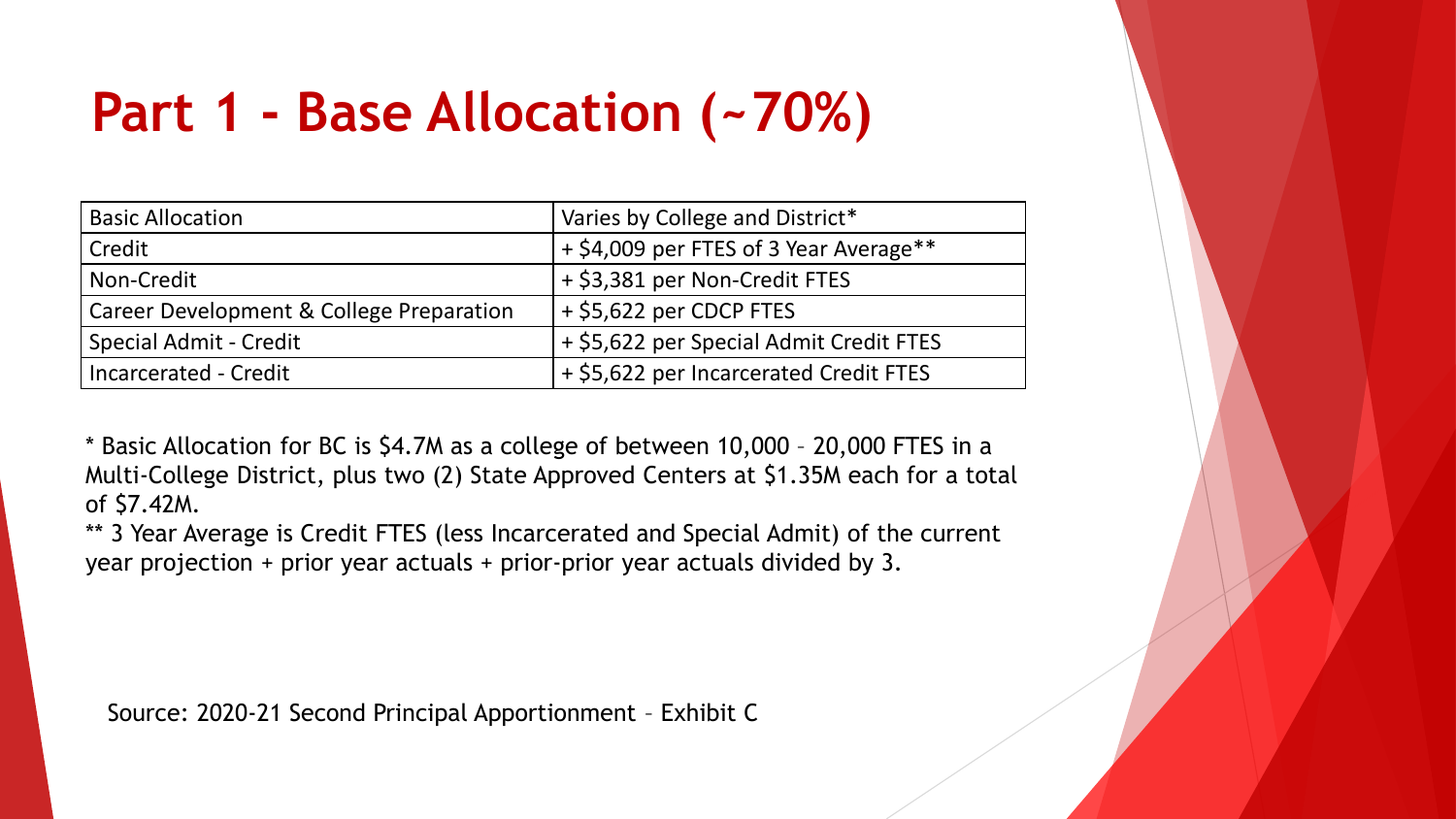#### **Part 2 - Supplemental Allocation (~20%)**

| Pell Grant    | + \$948 |
|---------------|---------|
| Promise (BOG) | + \$948 |
| AB540         | + \$948 |

Funding is based on the unduplicated head counts from the prior year. Individual students may count in multiple areas.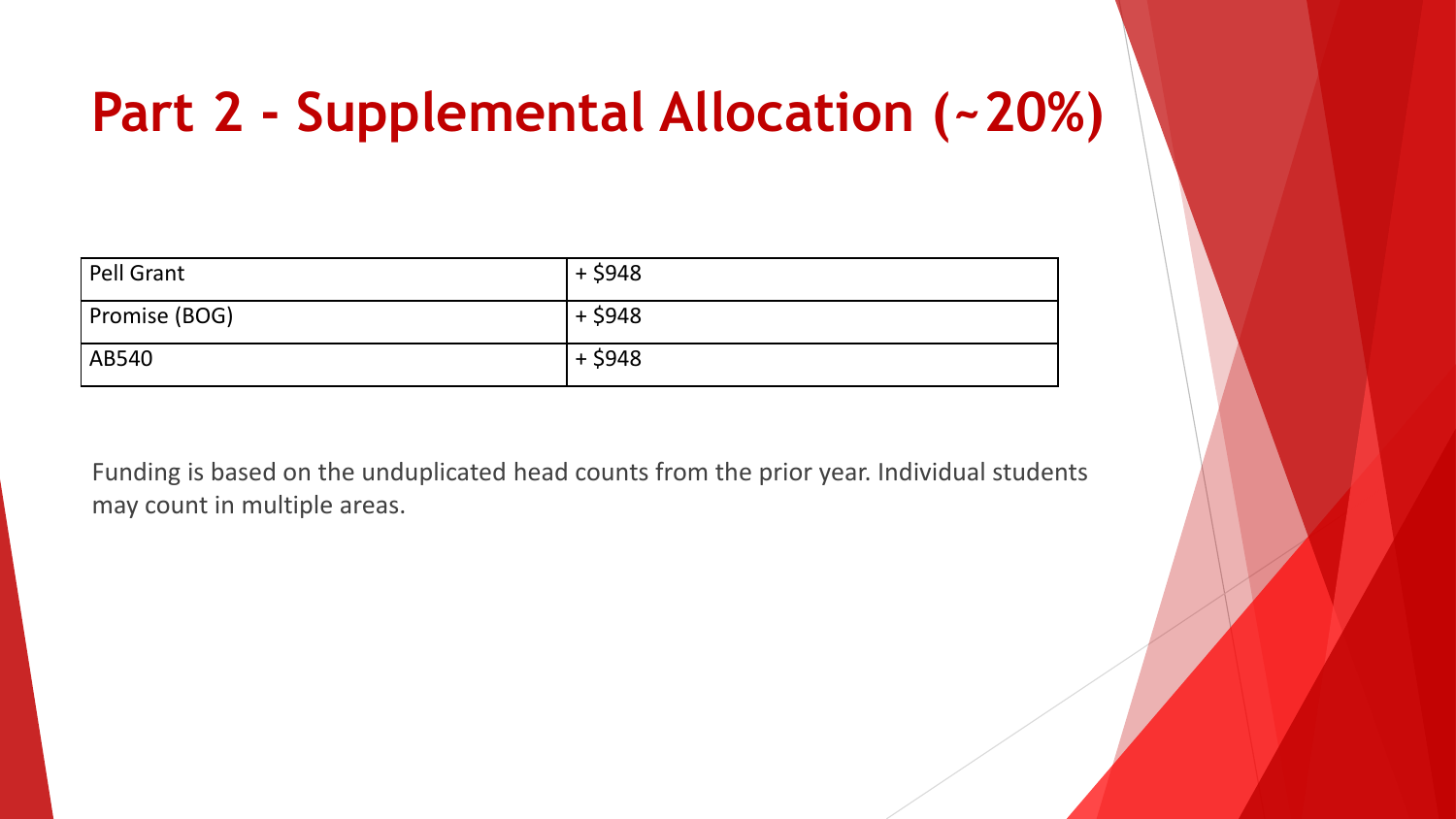#### **Part 3 - Student Success Allocation (~10%)**

| <b>Outcome (prior year)</b>                 | <b>All Students</b> | <b>Plus, Promise</b> | <b>Plus, Pell</b>    |
|---------------------------------------------|---------------------|----------------------|----------------------|
|                                             | Rate                | <b>Students Rate</b> | <b>Students Rate</b> |
| <b>Associates Degree</b>                    | \$1,677             | \$423                | \$635                |
| <b>Baccalaureate Degree</b>                 | \$1,677             | \$423                | \$635                |
| Associates Degree for Transfer (ADT)        | \$2,236             | \$564                | \$846                |
| 16 + Unit Certificate                       | \$1,118             | \$282                | \$423                |
| 9 Units of CTE Courses Completed            | \$559               | \$141                | \$212                |
| Transfer to 4-Year University               | \$839               | \$212                | \$317                |
| Completion of Transfer-Level Math & English | \$1,118             | \$282                | \$423                |
| Living Wage                                 | \$559               | \$141                | \$212                |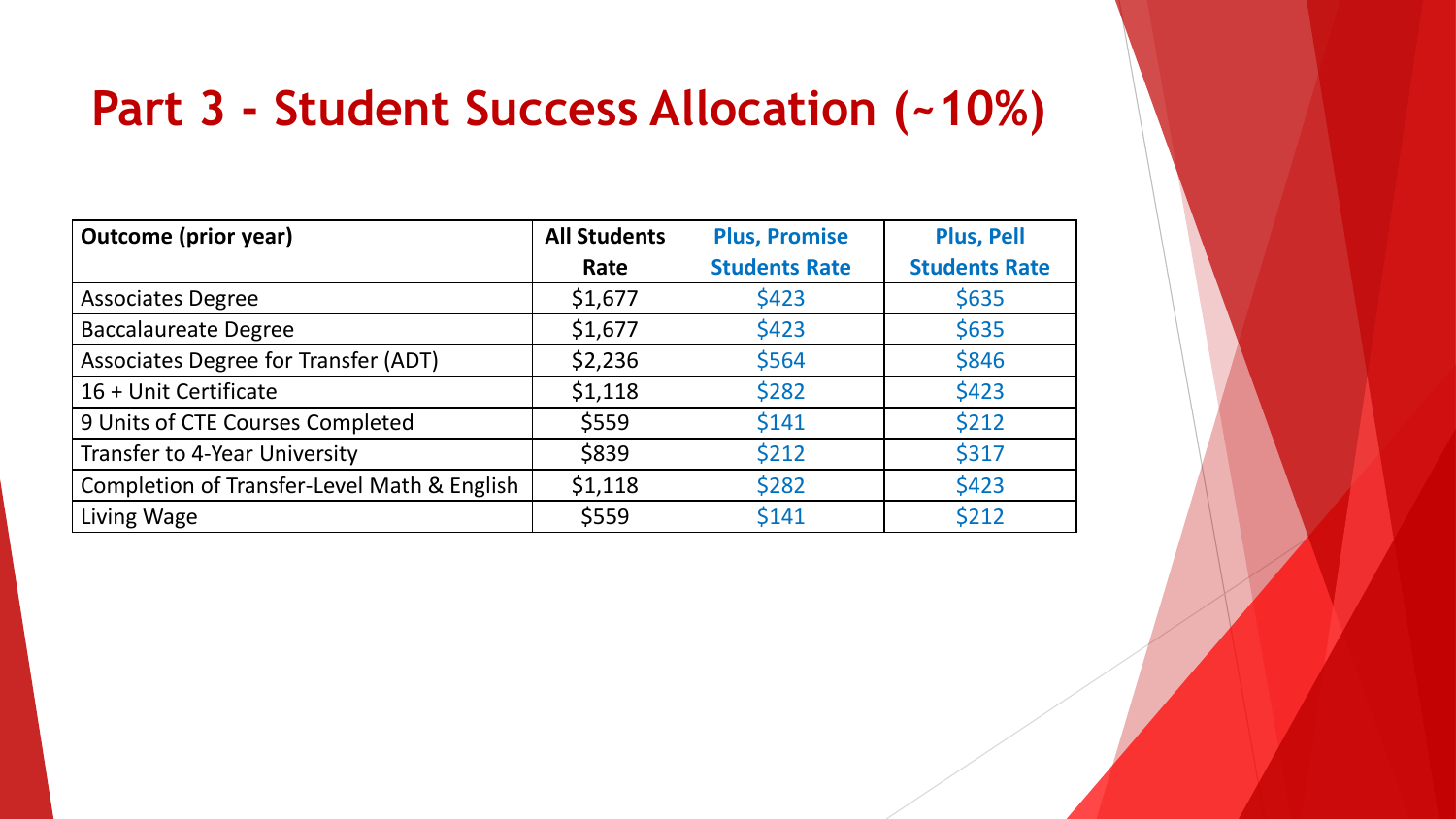- ▶ California community colleges are required to establish institutional goals to align with (and achieve) the statewide Vision for Success.
- ▶ All BC employees influence, and are responsible for, the College's achievement of SCFF metrics through:
	- ▶ Access (enrollment management, outreach and retention)
	- $\blacktriangleright$  Financial Aid benchmarks
	- $\triangleright$  Student success, progression and completion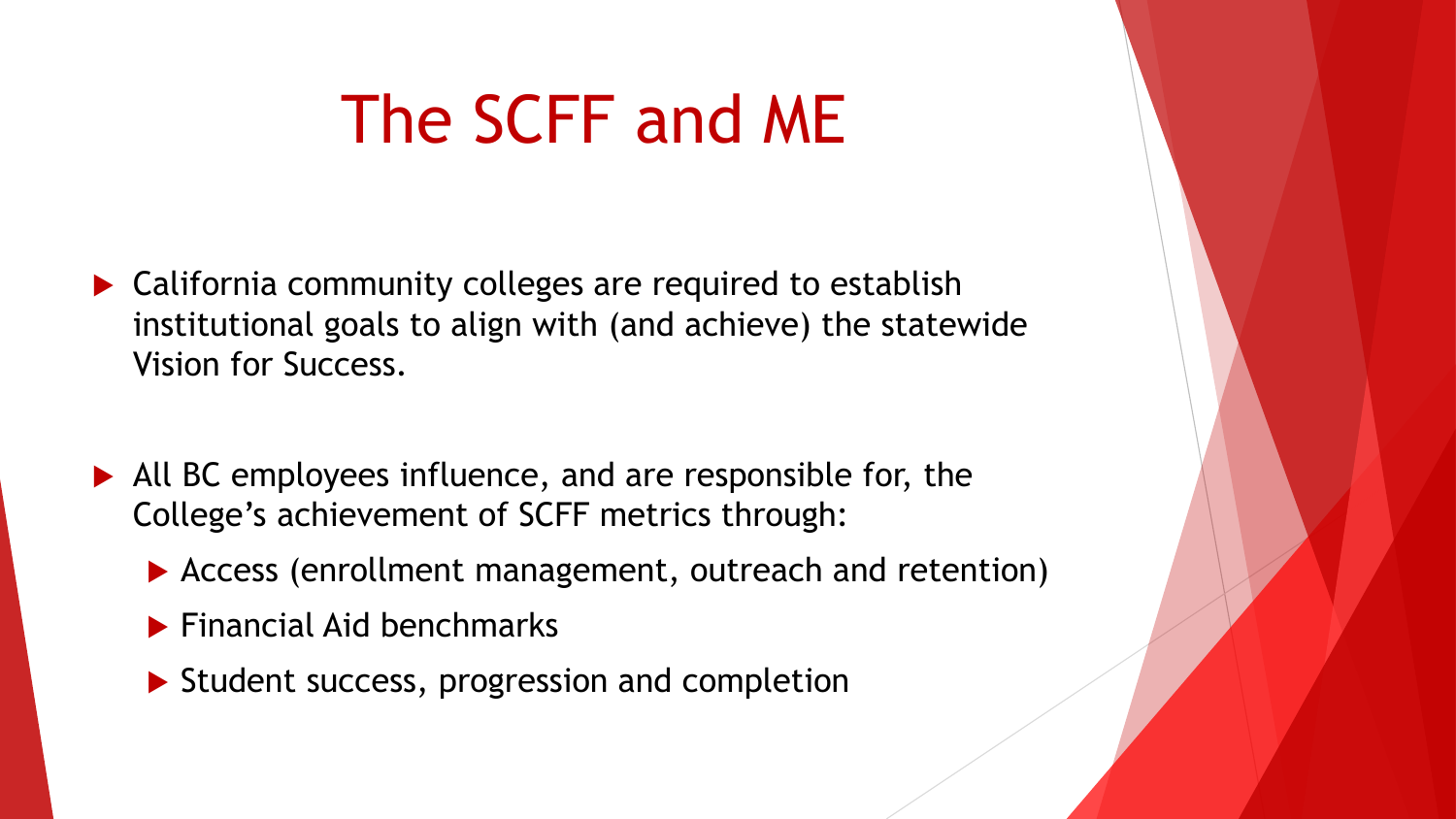Influencing 'Access' (enrollment, outreach and retention):

- Ask students (classroom announcements)
	- "How many units are you enrolled in?"
	- $\triangleright$  "Did you know that you might be eligible for more financial aid if you enroll for 12 or more units?"
	- ▶ "Did you know that it's not too late to register for courses this semester? We have 8-week courses beginning October 18."
	- **F** "The Student Information Desk can connect you with a Counselor or Ed Advisor to help you register."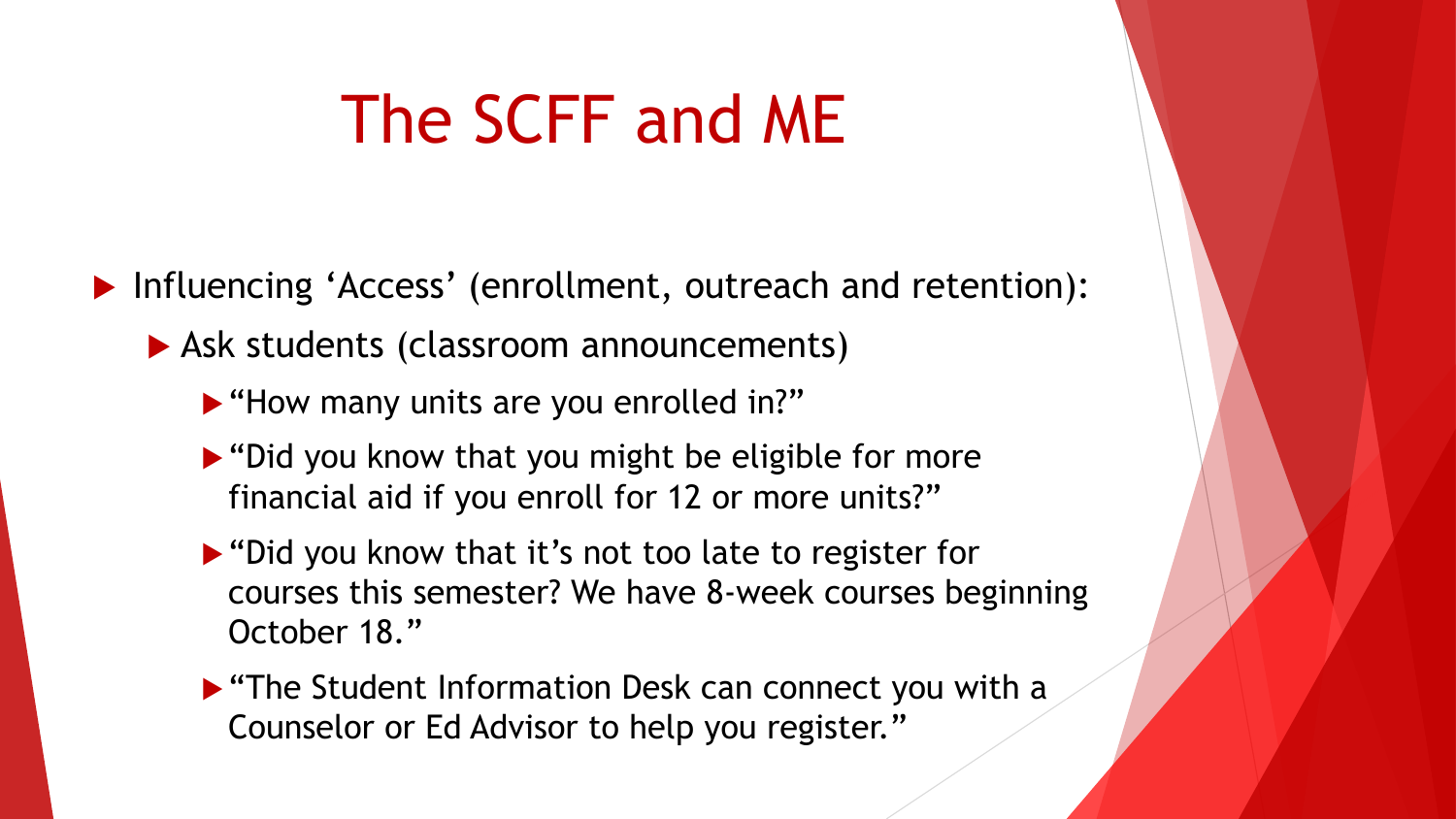**Influencing 'Financial Aid benchmarks':** 

- ▶ Ask students, "Have you applied for Financial Aid/FAFSA?"
- ▶ Inform students, "Ample funds are available to offset tuition, textbooks, transportation, and living expenses (rent, food, childcare, etc..)
- ▶ Refer struggling students to the Office of Financial Aid
- ▶ Dispel assumptions of disqualification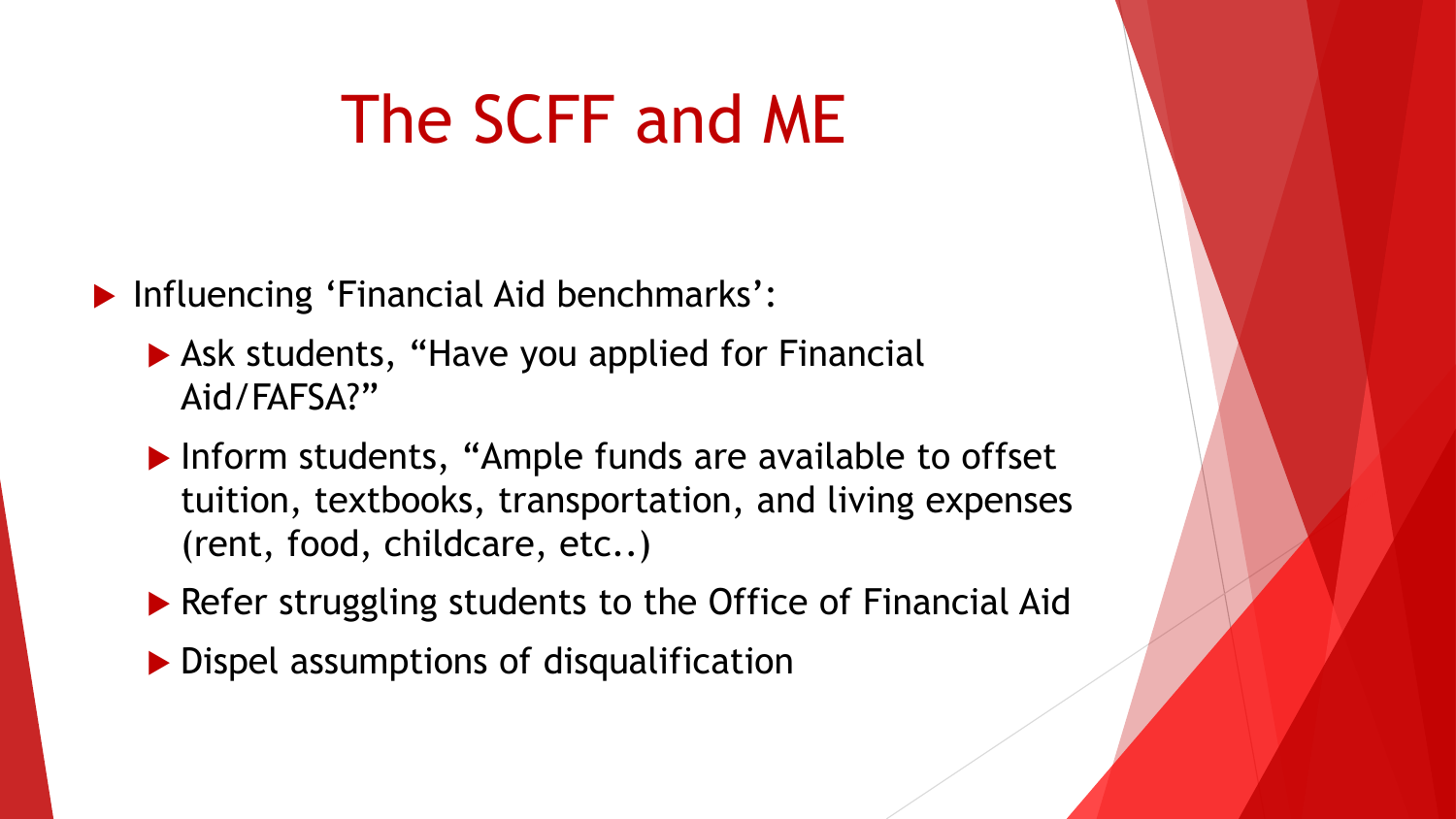▶ Influencing 'Student Success, Progression and Completion'

- ▶ Creating a campus environment that is safe and welcoming with adequate support services
- Norming:
	- ▶ 15 units a semester for timely degree completion
	- $\blacktriangleright$  Transferring to a 4-year institution
	- **Transfer-level math and English completion in the first year**
	- ▶ 9+ career education units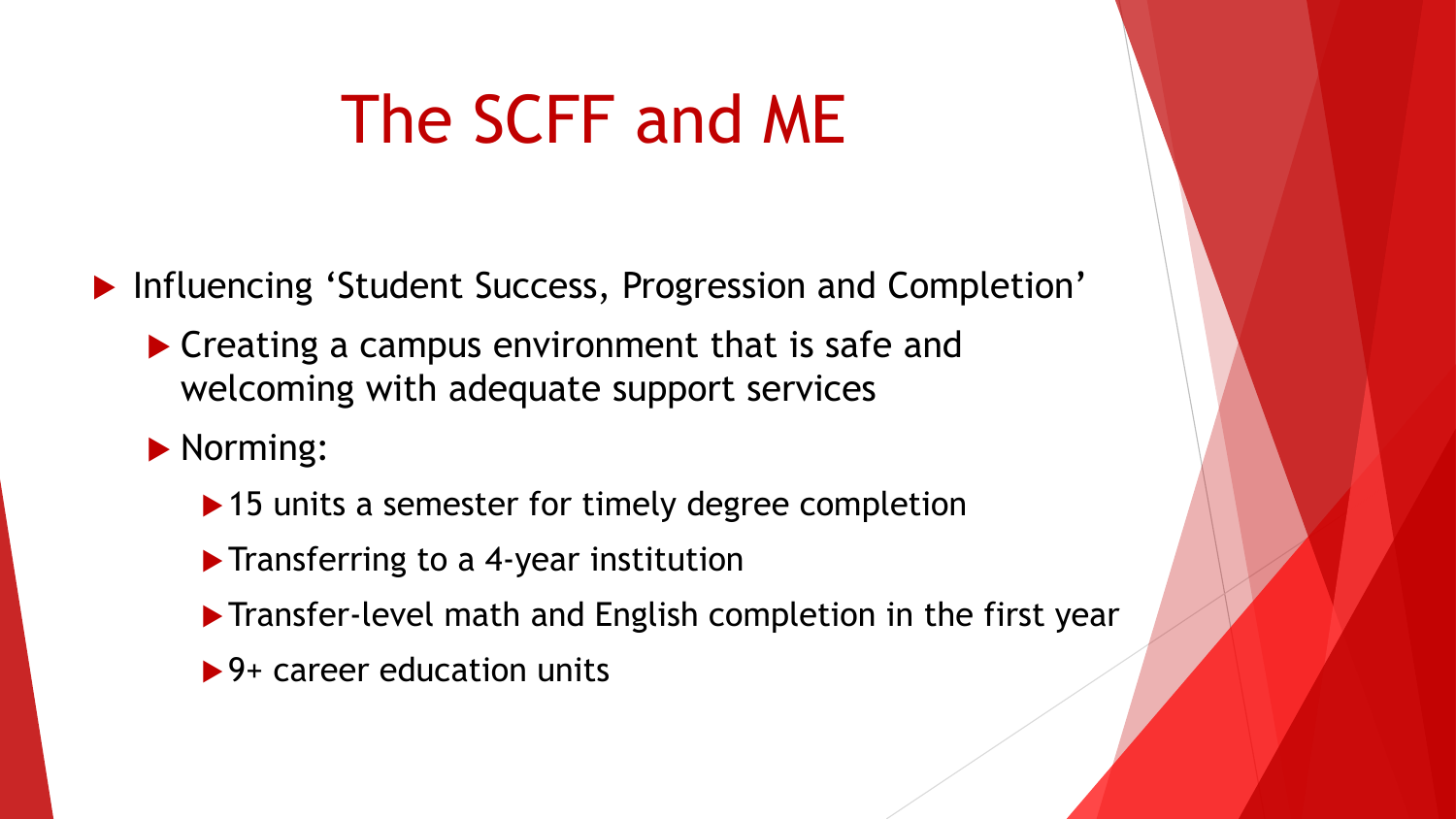# Creating a Culture of Collective Ownership

- ▶ Managing the Student Centered Funding Formula is everyone's responsibility
- Resisting the 'Hot Potato' effect
- $\triangleright$  Not my circus,  $\_\_$

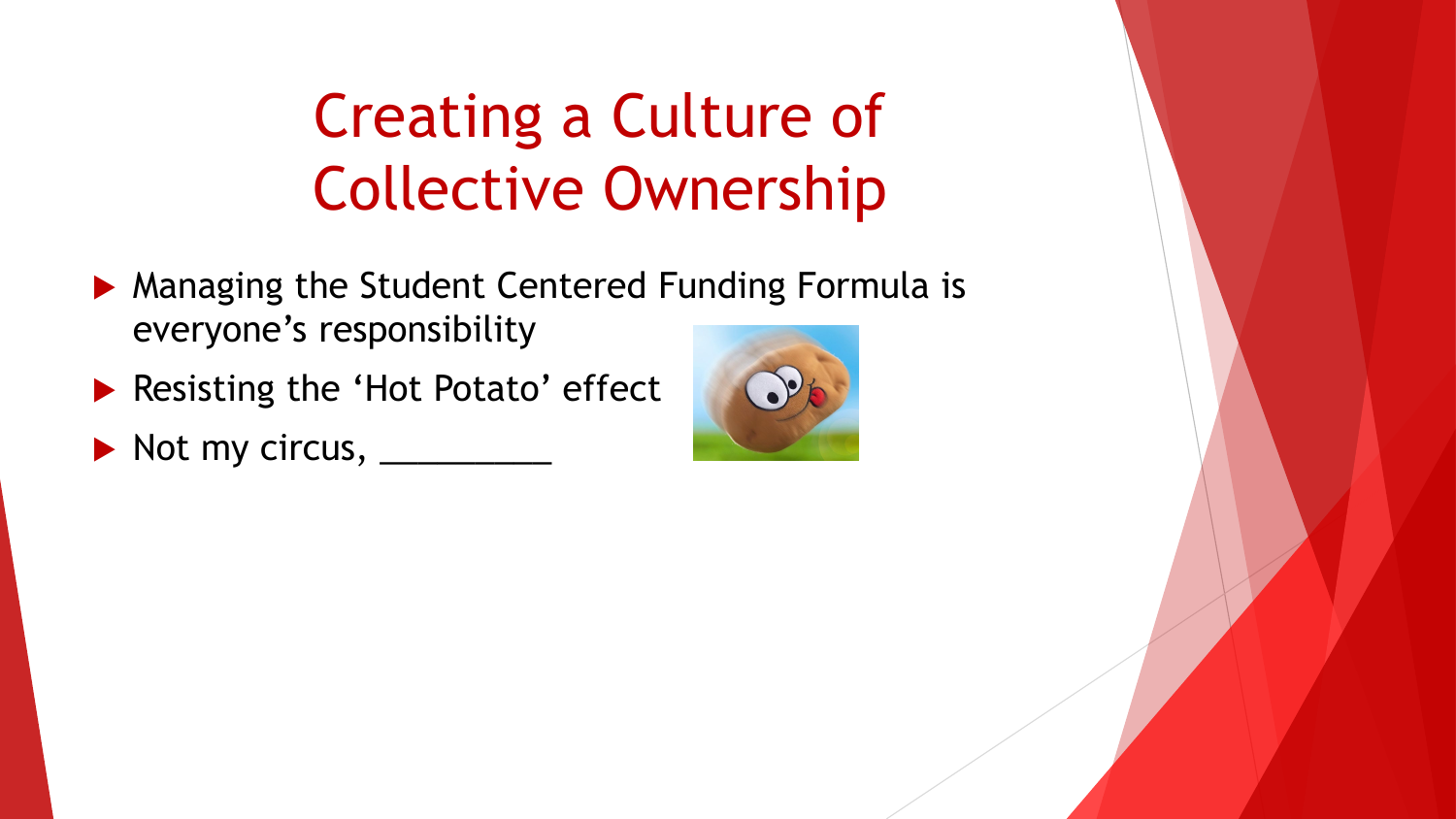## Creating a Culture of Collective Ownership

- ▶ Managing the Student Centered Funding Formula is everyone's responsibility
- ▶ Resisting the 'Hot Potato' effect
- $\blacktriangleright$  Not my circus, or my monkeys, …but I'll take care of it, anyway